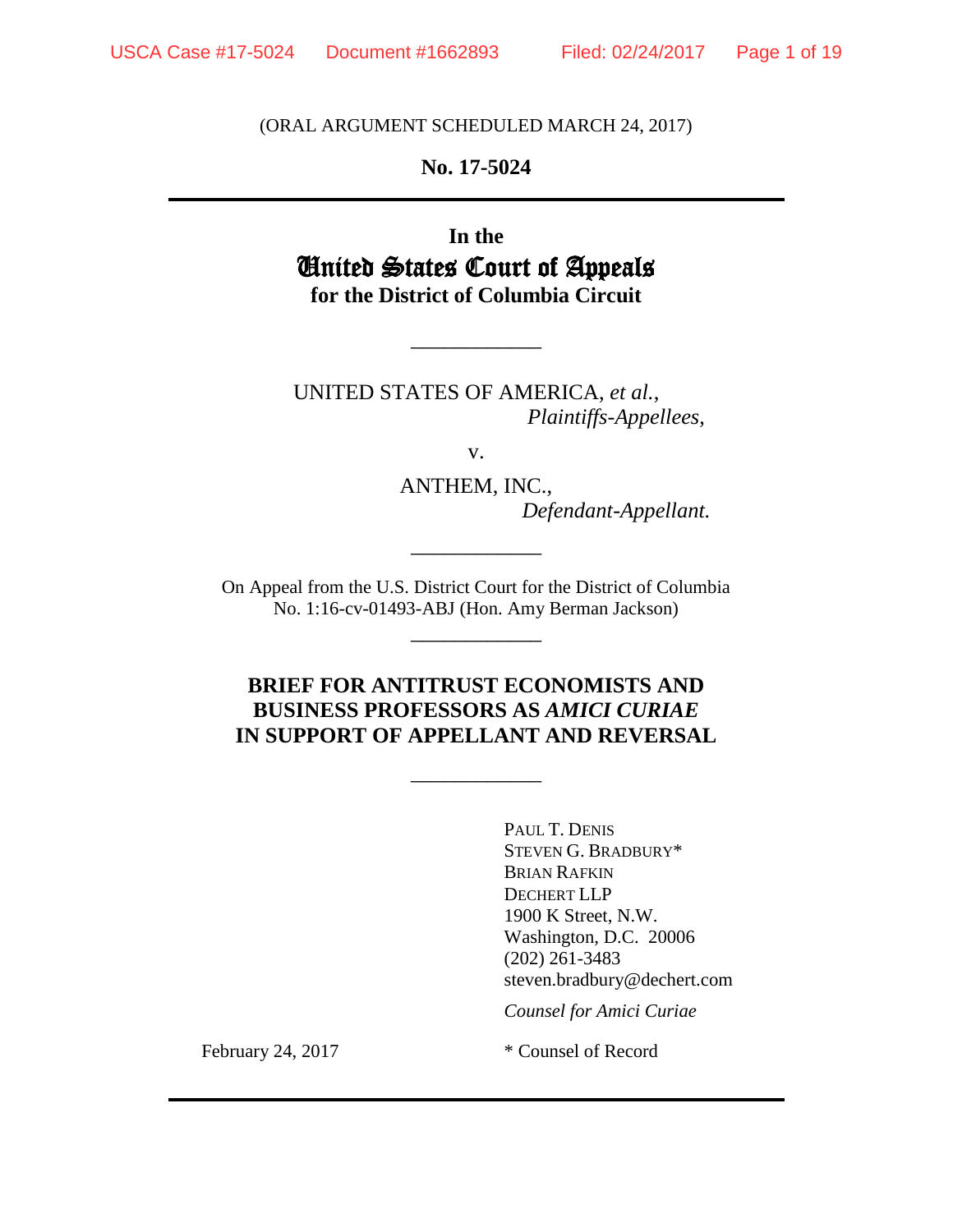# **CERTIFICATE AS TO PARTIES, RULINGS, AND RELATED CASES**

# **A. Parties**

All parties appearing in this Court and before the district court are listed in the Brief for Defendant-Appellant Anthem, Inc.

# **B. Rulings under Review**

References to the ruling at issue appear in the Brief for Defendant-

Appellant.

# **C. Related Cases**

*Amici* adopt the statement of related cases presented in the Brief for Defendant-Appellant.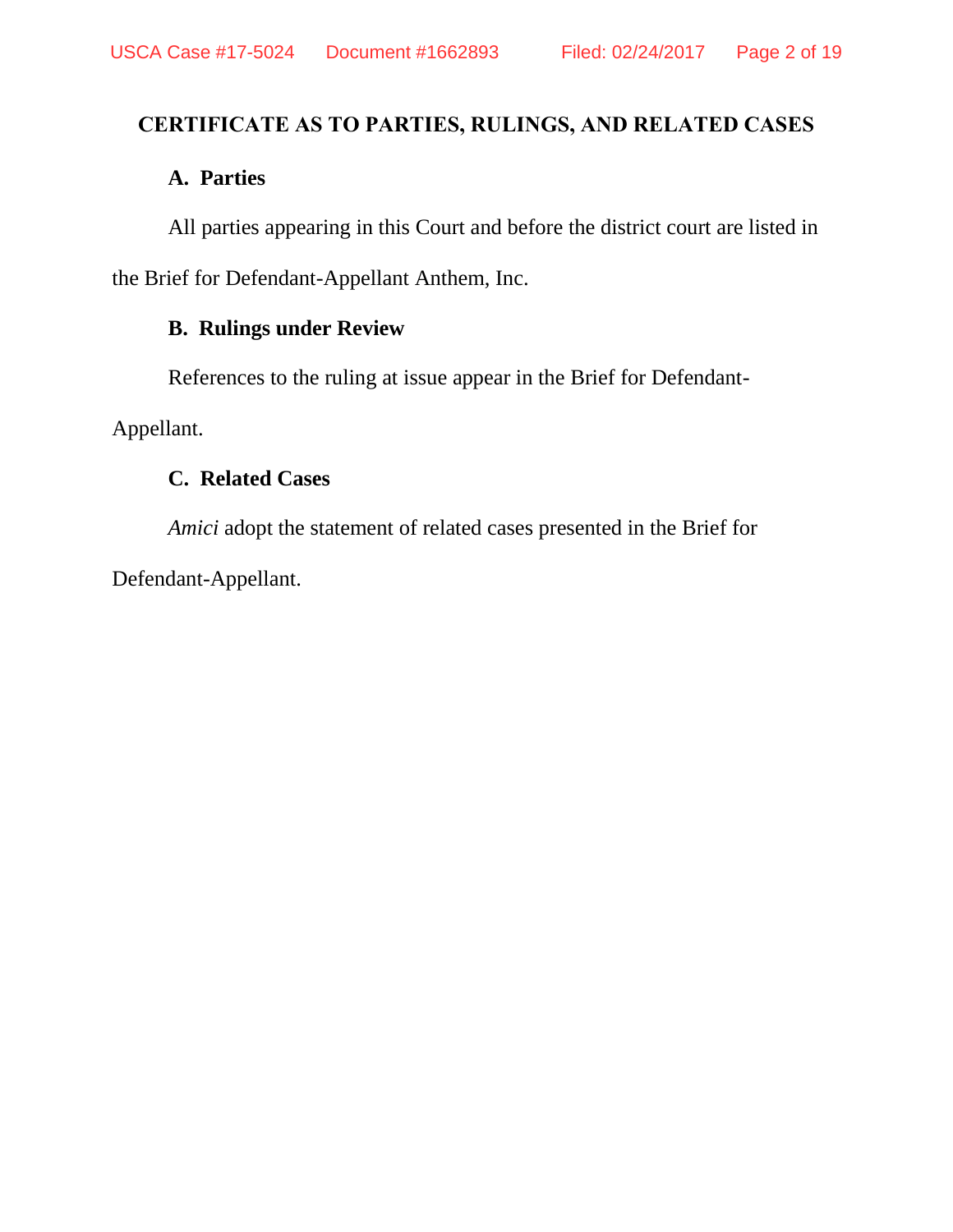# **CORPORATE DISCLOSURE STATEMENT**

*Amici* are the individuals listed in Appendix A. They file this brief in their individual capacities and not on behalf of the institutions and organizations with which they are professionally affiliated.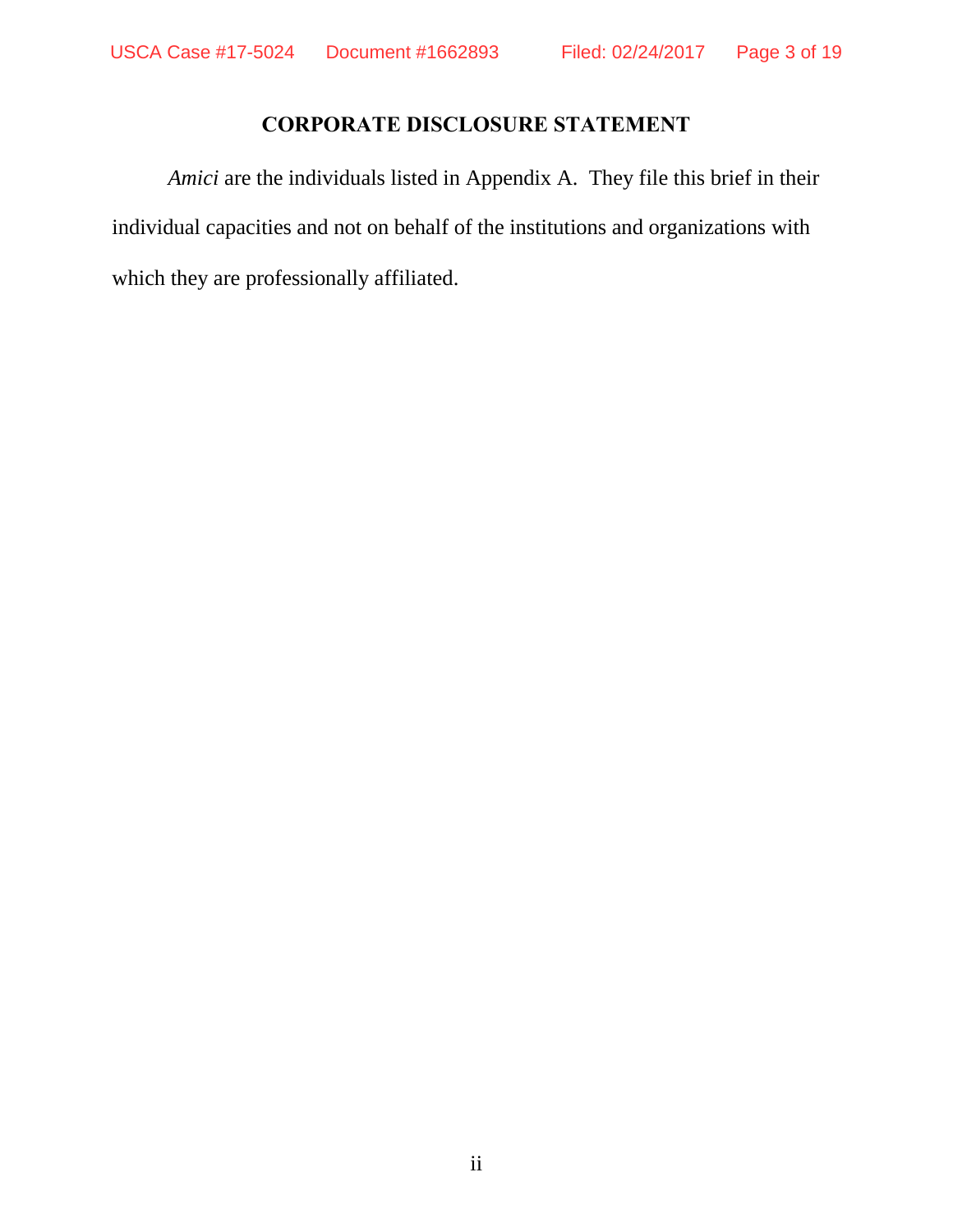# **TABLE OF CONTENTS**

# **Page**

| CERTIFICATE AS TO PARTIES, RULINGS, AND RELATED CASES                                                                                                                                                                                                               |
|---------------------------------------------------------------------------------------------------------------------------------------------------------------------------------------------------------------------------------------------------------------------|
|                                                                                                                                                                                                                                                                     |
|                                                                                                                                                                                                                                                                     |
|                                                                                                                                                                                                                                                                     |
|                                                                                                                                                                                                                                                                     |
|                                                                                                                                                                                                                                                                     |
|                                                                                                                                                                                                                                                                     |
| IN HOLDING THAT THE GOVERNMENT HAD MET ITS BURDEN<br>IN CHALLENGING THE PROPOSED MERGER UNDER SECTION<br>7, THE DISTRICT COURT ERRED BY CONSIDERING ONLY THE<br>CONSUMER HARM OF POTENTIAL PRICE INCREASES WHILE<br>DIS-REGARDING THE CONSUMER BENEFIT OF POTENTIAL |
|                                                                                                                                                                                                                                                                     |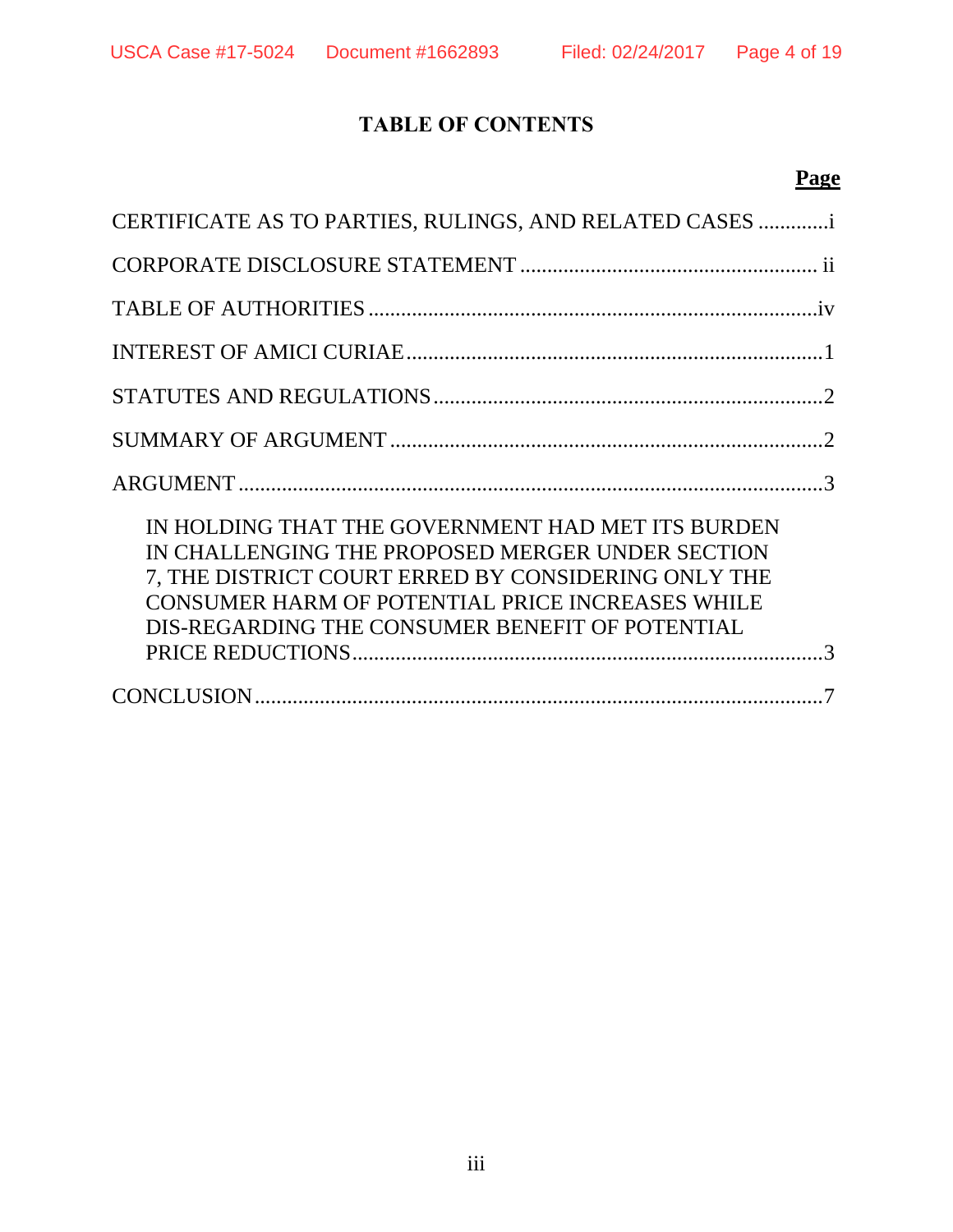$\overline{a}$ 

# **TABLE OF AUTHORITIES\***

# **Page Statutes** 15 U.S.C. § 18............................................................................................................1 **Other Authorities** Daniel A. Crane, *Rethinking Merger Efficiencies*, 110 Mich. L. Rev. 347 (2011)....................................................................................................................6 Dissenting Statement of Commissioner Joshua D. Wright, *In re Ardagh Group S.A., and Saint-Gobain Containers, Inc., and Compagnie de Saint-Gobain*, 79 Fed. Reg. 22,139 (Apr. 11, 2014)......................................................6 \*Robert Willig, *Unilateral Competitive Effects of Mergers: Upward Pricing Pressure, Product Quality, and Other Extensions*, 39 Ind. Org. Rev. 19 (2011)....................................................................................................................5

<sup>\*</sup> Authorities principally relied upon are marked with an asterisk.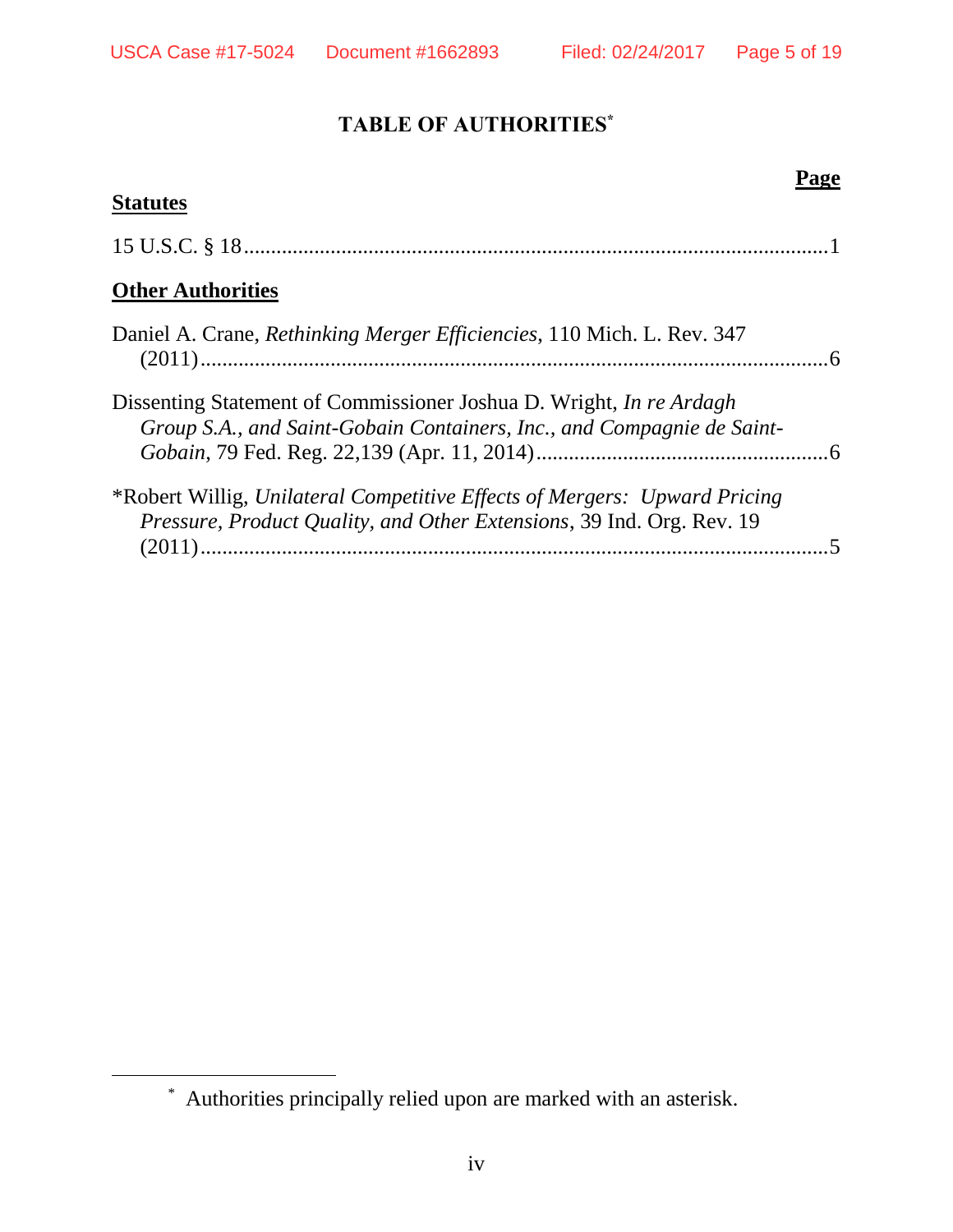$\overline{a}$ 

#### **INTEREST OF AMICI CURIAE 1**

This brief is filed on behalf of the individual economists and business professors listed in Appendix A. *Amici* include economists who specialize in the economic analysis of antitrust issues, with particular focus on the proper assessment of the competitive effects of mergers under section 7 of the Clayton Act, 15 U.S.C. § 18. *Amici* also include professors who specialize in business organizations and strategic management. *Amici* share a keen interest in ensuring that the courts uphold and apply a sound economic analysis of the competitive effects of mergers, including predictive assessments of potential price effects.

*Amici* are concerned that the district court's opinion in the present case fails to give proper consideration to the full scope of potential price effects of the proposed merger of Anthem, Inc. and Cigna Corporation. The decision below exemplifies the errors that occur when courts or antitrust enforcers apply disparate burdens and standards of proof to certain aspects of price-effects analysis in evaluating the competitive effects of a business combination. *Amici* believe that a proper understanding of economic principles will assist this Court in overseeing the correct application of section 7 in this case.

<sup>&</sup>lt;sup>1</sup> No counsel for a party authored this brief in whole or in part, and no person or entity other than *amici curiae* or their counsel contributed funds toward the preparation or submission of this brief.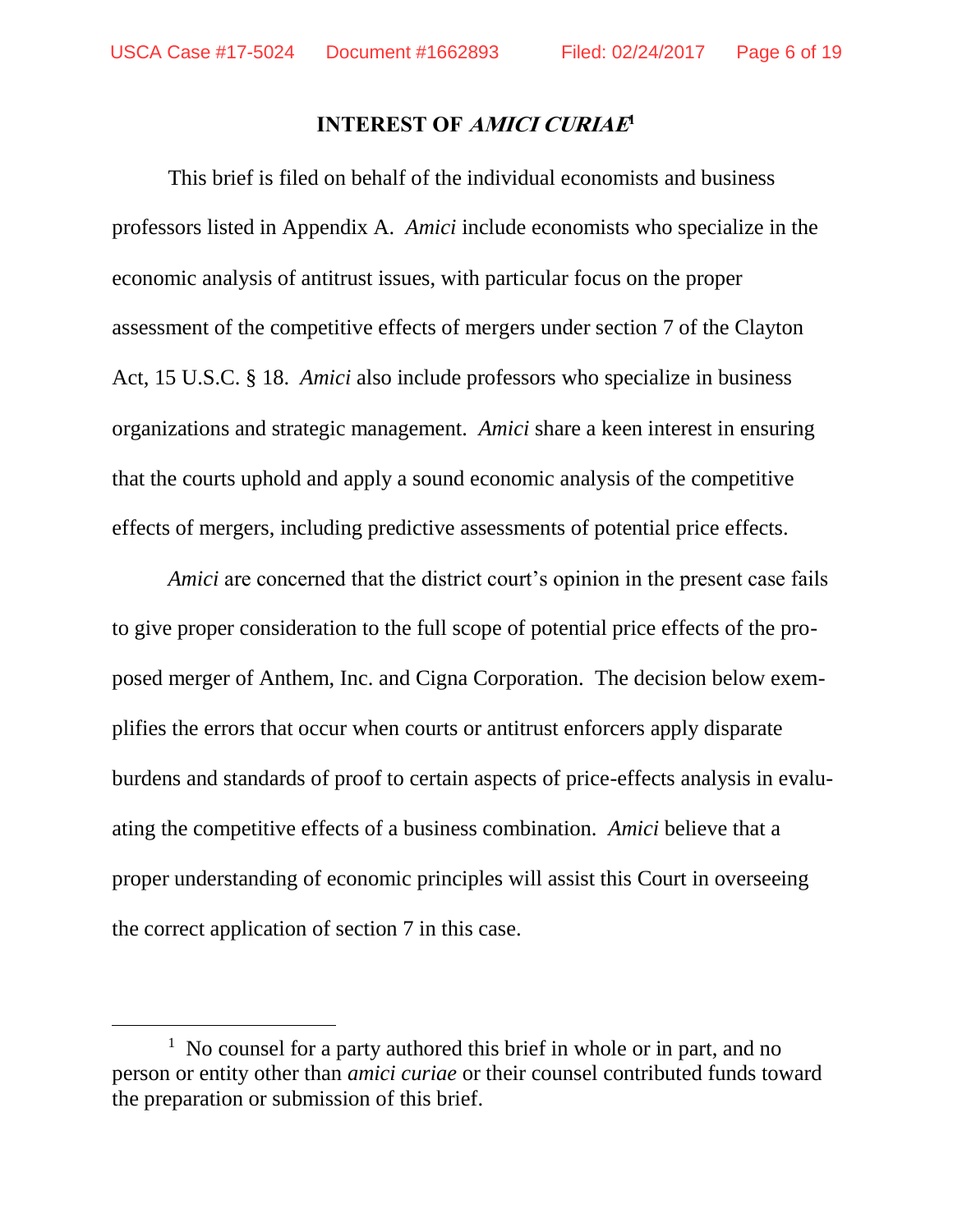#### **STATUTES AND REGULATIONS**

Pertinent statutes are contained in the addendum to the Brief for Defendant-Appellant.

#### **SUMMARY OF ARGUMENT**

In its decision below, the district court erred by disregarding an entire category of predicted direct-to-customer price benefits when judging the potential direct competitive effects of the proposed merger. The court accepted the government's expert evidence of the merger's potential upward pricing pressure on fees paid by insureds (the customers of the merged firm) for health-insurance claimsadministration services, while simultaneously excluding from its assessment of the merger's potential downward price pressure on healthcare-provider rates that those same customers of the combined firm would pay. Instead, the district court put the burden on the merging parties to prove the predicted direct-to-customer price benefits (reduced healthcare-provider rates) under the more demanding standard of proof reserved by the Department of Justice's Horizontal Merger Guidelines for the analysis of indirect effects on competition resulting from incremental cost reductions and other operational efficiencies realized by the merged firm and potentially passed on to consumers.

The district court's disparate analytical treatment of some direct-to-customer price effects versus others resulted in an incomplete and unequal assessment of the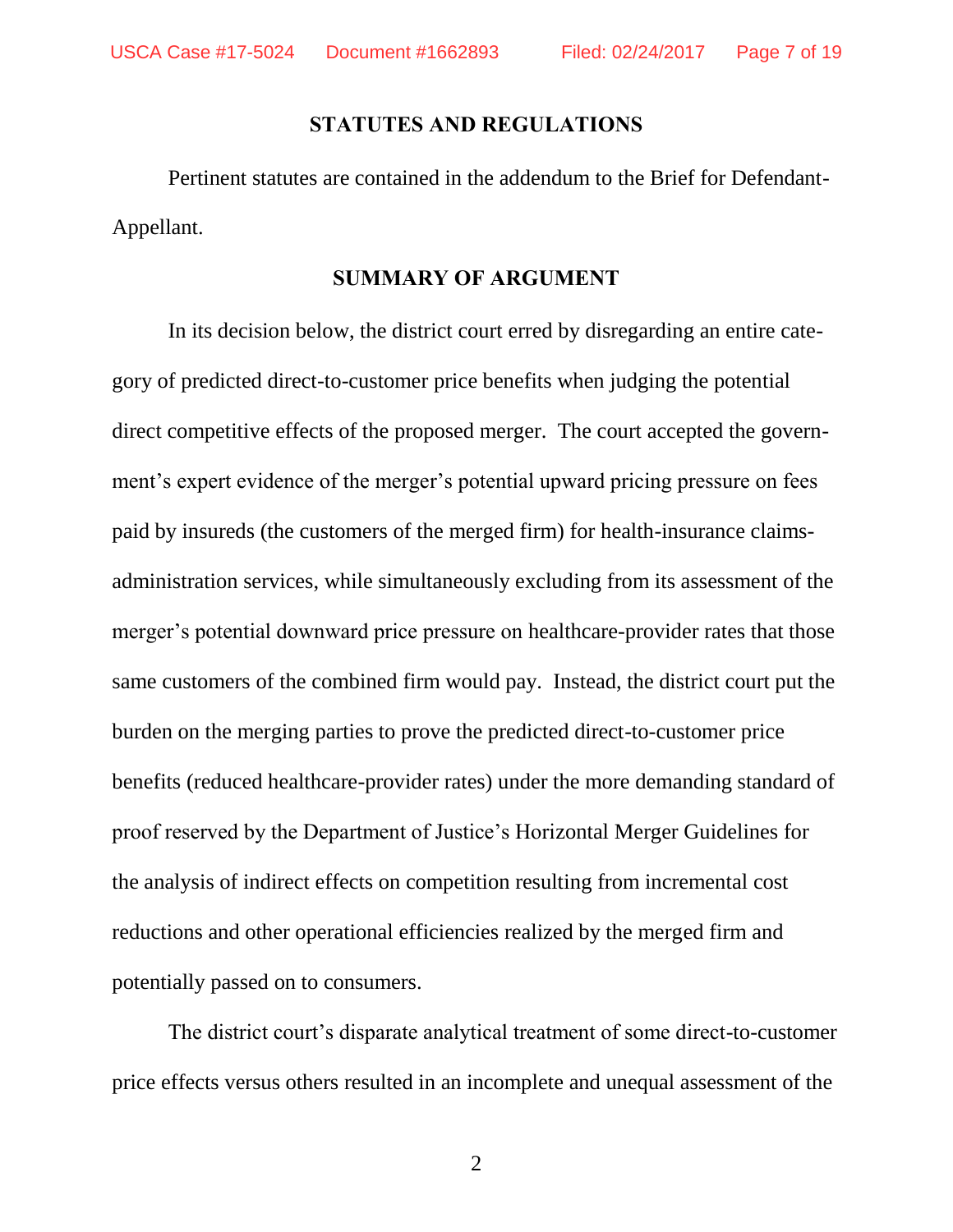price effects of the merger and therefore fundamentally distorted the core competitive-effects analysis under section 7. This Court should correct the error in this case and provide clear guidance to ensure that all direct price effects of mergers are subjected to the same level of scrutiny in analyzing the predicted competitive effects of a proposed merger.

#### **ARGUMENT**

# **IN HOLDING THAT THE GOVERNMENT HAD MET ITS BURDEN IN CHALLENGING THE PROPOSED MERGER UNDER SECTION 7, THE DISTRICT COURT ERRED BY CONSIDERING ONLY THE CONSUMER HARM OF POTENTIAL PRICE INCREASES WHILE DISREGARDING THE CONSUMER BENEFIT OF POTENTIAL PRICE REDUCTIONS**

In challenging the proposed merger of health-insurance carriers Anthem and Cigna, the plaintiffs presented expert economic evidence predicting that a direct price effect of the merger would be that the combined company could charge its largest customers (national employers) in 14 States higher fees for services provided in administering health-insurance claims. Mem. Op. at 3, 58-59. Anthem's economic expert pointed out that the government's assessment of the potential competitive effects of the merger was incomplete because it ignored the offsetting direct price reductions that these same customers would receive in the form of lower rates they would pay to healthcare providers through the combined network offered by the merged firm. *Id.* at 5, 59. In concluding that the government had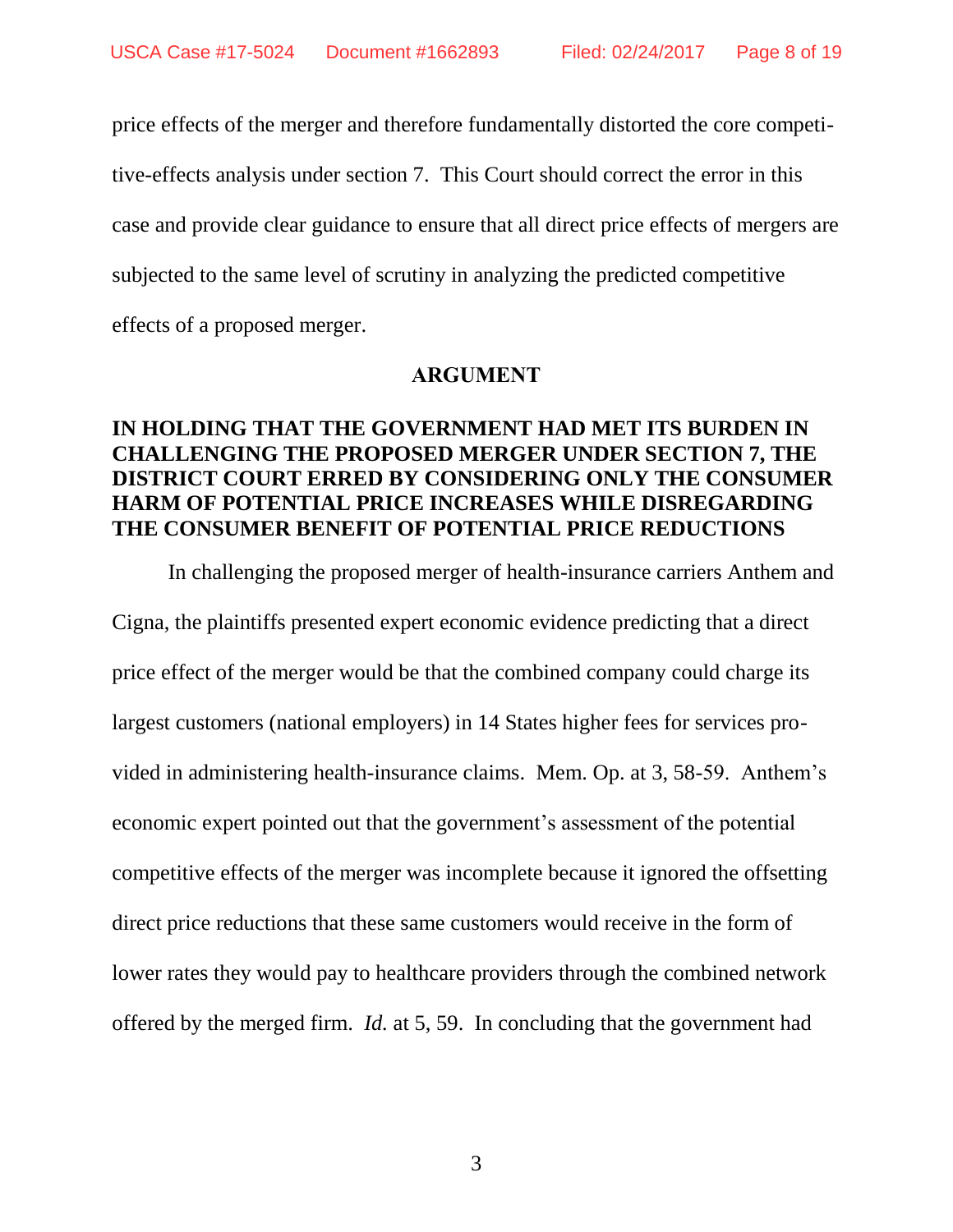met its prima facie burden of establishing that the proposed merger would substantially lessen competition in violation of section 7, the district court considered only the potential "anticompetitive effects" of the alleged higher administrative fees and "set aside" any assessment of the equally direct and corresponding price reductions in healthcare-provider rates. *Id.* at 60. The court reasoned that the "plaintiffs have established their prima facie case" because both sides' economists were in agreement that the merger would result in some upward pricing pressure "*if one sets the medical cost savings aside*." *Id.* (emphasis added).

Rather than treat consumer-benefiting direct price reductions (lower rates paid by insureds to healthcare providers) on par with consumer-harming direct price increases (allegedly higher administrative fees paid by insureds to insurers), the district court addressed the direct potential price effects on healthcare provider rates under the rubric of the "efficiencies defense" as set forth in the Justice Department's Horizontal Merger Guidelines. *Id.* at 5-8. In doing so, the court first accepted the government's claim that the merger would be "anticompetitive" because of the potential increase in administrative fees paid to health insurers but then shifted the burden to the merging parties to prove that the lower prices paid to healthcare providers would constitute merger-specific operational "efficiencies," that these asserted efficiencies would be verifiable, and that they would be sufficient to rebut the "anticompetitive effects" of the merger. *Id.* at 92-126.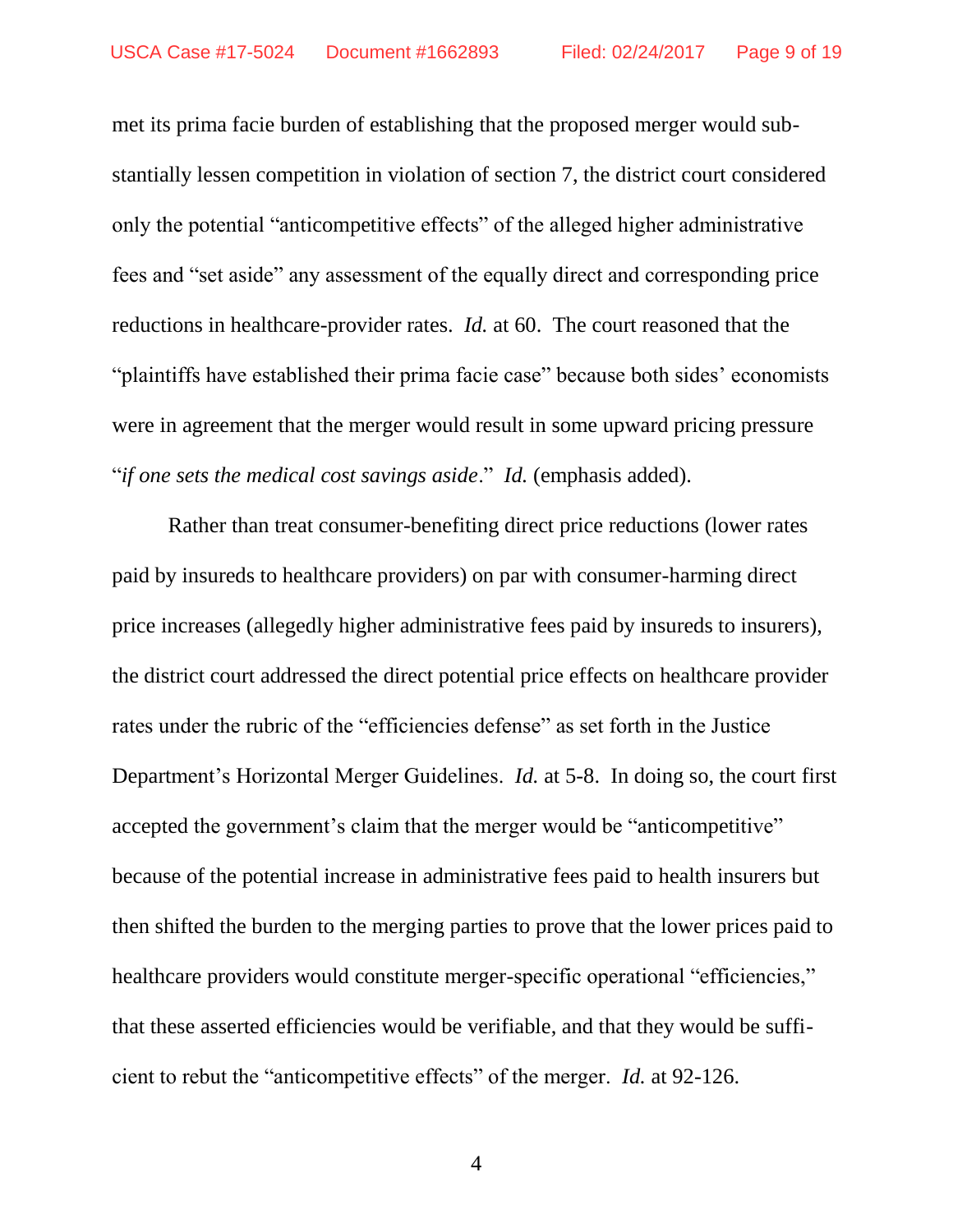This analysis by the district court was error. The upward pressure on administrative fees alleged by the government and the downward pressure on healthcareprovider rates posited by Anthem are both forms of direct-to-customer price effects that would potentially result from the merger, the latter being akin to an improvement in product quality from the perspective of the consumer (in this case, the insured). As such, they should be considered together and accorded the same legal burden and standard of proof as part of a complete assessment of the overall competitive effects and consumer benefits of the merger under section 7. *See* Robert Willig, *Unilateral Competitive Effects of Mergers: Upward Pricing Pressure, Product Quality, and Other Extensions*, 39 Ind. Org. Rev. 19, 27-31 (2011) (demonstrating the application of upward pricing pressure analysis where a merger directly benefits consumers by impacting product quality, and showing that "the impacts of a merger on product quality and on marginal cost are additive in their influence on pricing pressure, along with the influence of [upward pricing pressure]").

The disparate and asymmetrical treatment of Anthem's evidence of price reductions relative to the government's evidence of alleged price increases produced a distorted and unfair application of section 7. This result follows from the district court's miscasting as an indirect effect on competition what is, in fact, a direct price effect of the merger. Merging parties frequently assert that mergers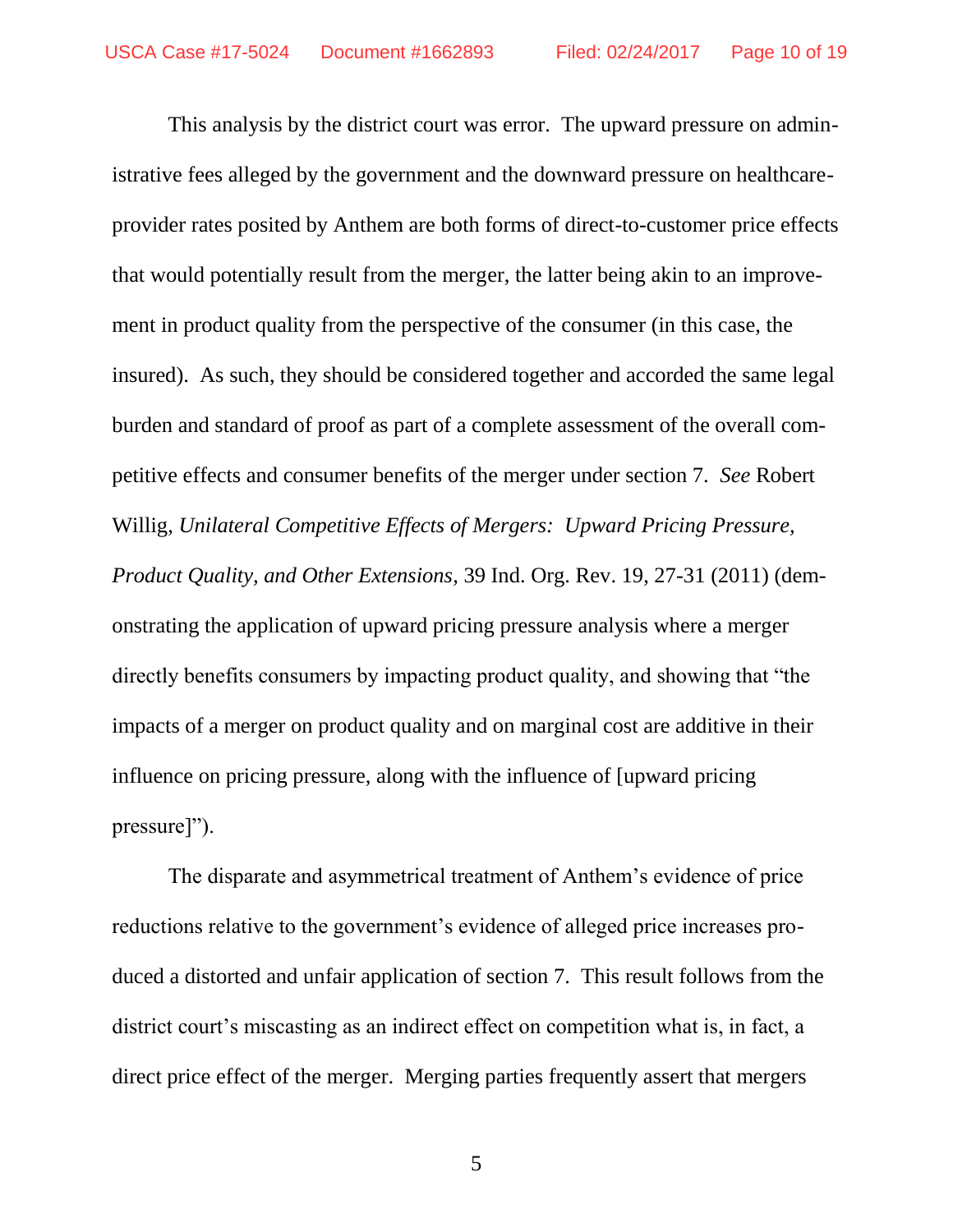that are predicted to have the direct effect of increasing prices to consumers will actually be procompetitive or competitively neutral because of the indirect effects of incremental cost reductions or other efficiencies that will increase competition and be passed on to consumers. The Department of Justice's Horizontal Merger Guidelines subject such claims of indirect effects on competition to a more exacting burden than is applied to the analysis of the direct effects of the merger, an approach that has been subject to substantial criticism. *See, e.g.*, Dissenting Statement of Commissioner Joshua D. Wright, *In re Ardagh Group S.A., and Saint-Gobain Containers, Inc., and Compagnie de Saint-Gobain*, 79 Fed. Reg. 22,139, at 22,142 (Apr. 11, 2014) ("To the extent the Merger Guidelines are interpreted or applied to impose asymmetric burdens upon the agencies and parties to establish anticompetitive effects and efficiencies, respectively, such interpretations do not make economic sense and are inconsistent with a merger policy designed to promote consumer welfare."). *See also* Daniel A. Crane, *Rethinking Merger Efficiencies*, 110 Mich. L. Rev. 347, 356-57 (2011) ("The Guidelines implicitly treat efficiencies and anticompetitive risks asymmetrically by insisting that efficiencies be proven to a very high degree of certainty in order to justify a merger whereas risks need not be proven with great certainty in order to block a merger.").

Whatever the merits of the Horizontal Merger Guidelines' approach, the district court here erred in applying to evidence of direct price reductions in the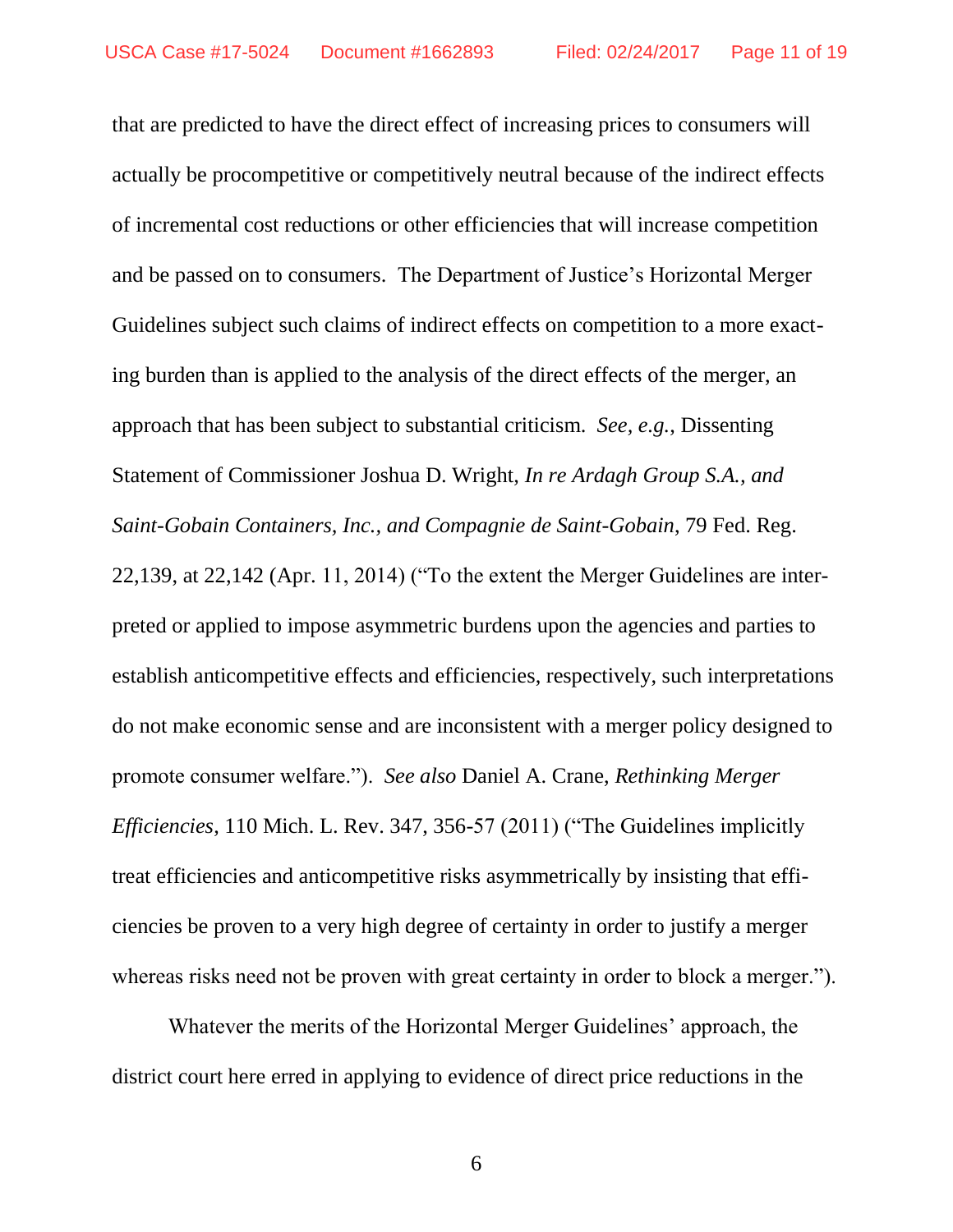form of lower healthcare-provider rates a standard that was crafted for the more complex and uncertain analysis of indirect effects that may or may not be passed on to consumers. The district court should have subjected the evidence of direct price reductions to the same level of scrutiny accorded to the government's evidence of direct price increases in the form of higher administrative fees.

*Amici* respectfully suggest that this Court should correct the error committed below by reversing the district court's decision and confirming that the proper application of section 7 must give full and equal consideration to all direct price effects of a proposed merger.

#### **CONCLUSION**

For the foregoing reasons, the judgment of the district court should be reversed.

Respectfully submitted,

/*s*/ *Steven G. Bradbury* 

Paul T. Denis Steven G. Bradbury Brian Rafkin DECHERT LLP 1900 K Street, N.W. Washington, D.C. 20006 (202) 261-3483 steven.bradbury@dechert.com

*Counsel for Amici Curiae*

February 24, 2017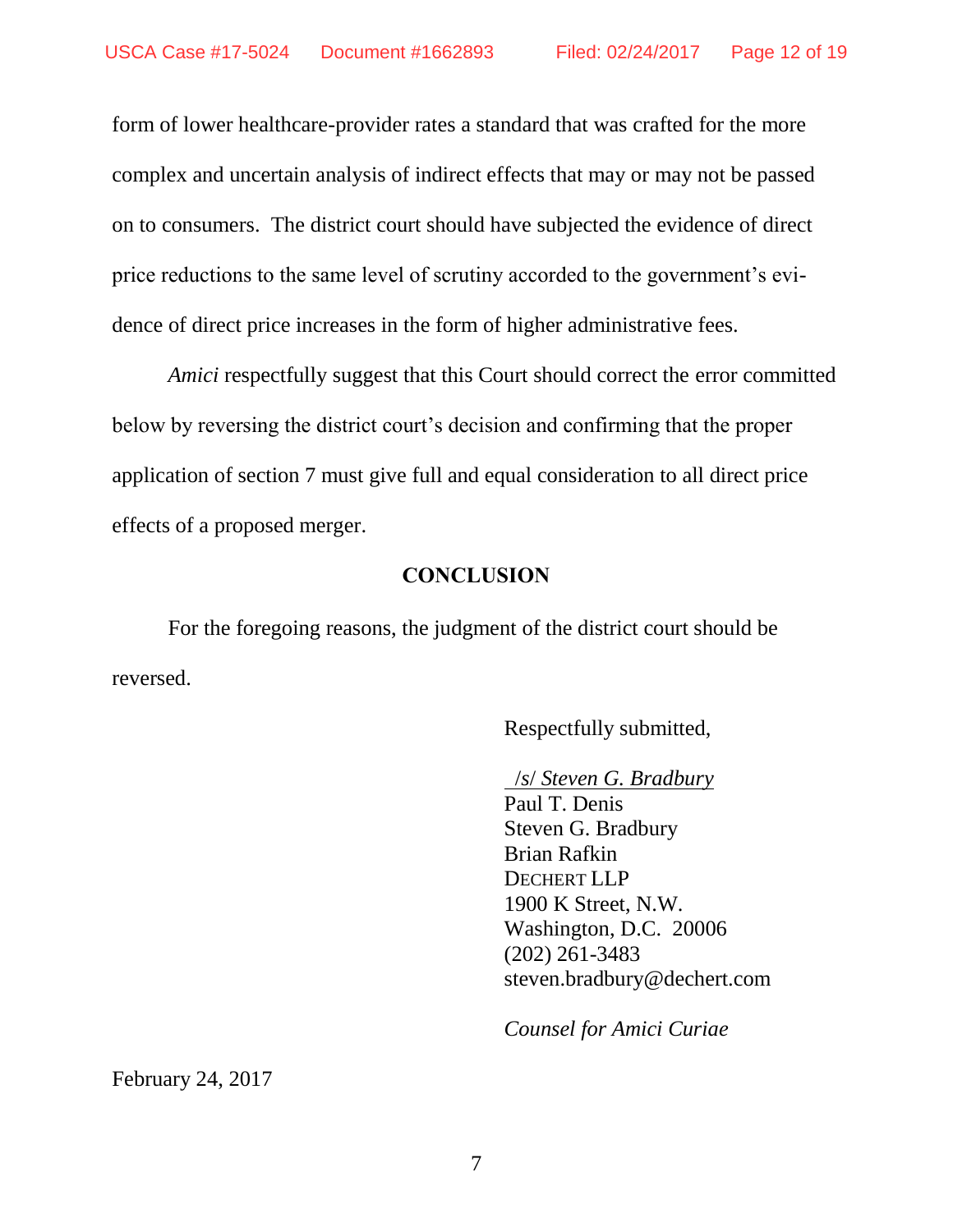# APPENDIX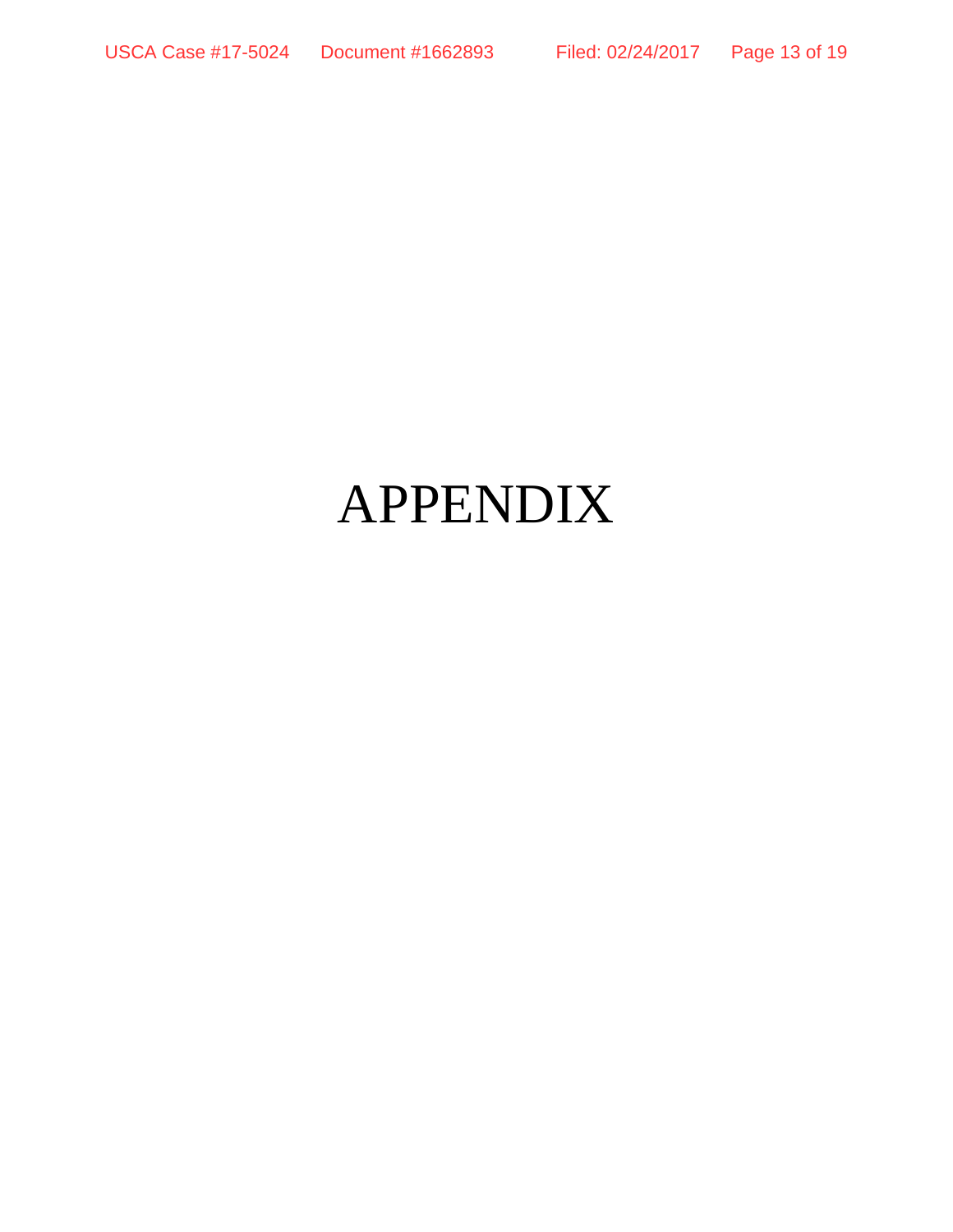# **APPENDIX A: LIST OF** *AMICI*

Michael Akemann

Dr. Benoît Durand

Jerry A. Hausman

Dr. Gregory K. Leonard

Prof. Will Mitchell

Prof. Melissa A. Schilling

J. Douglas Zona Ph.D.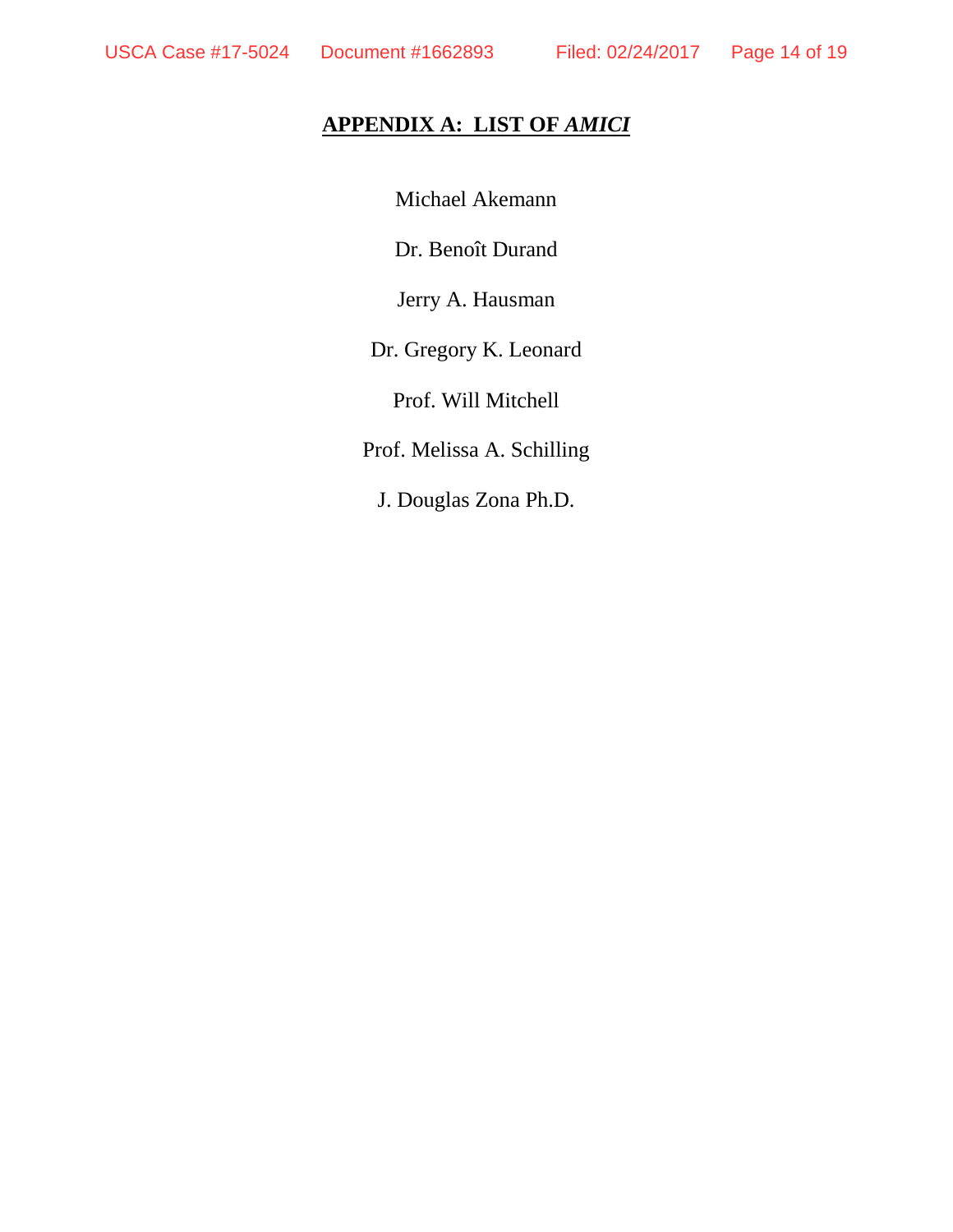# **CERTIFICATE OF COMPLIANCE**

Pursuant to Federal Rule of Appellate Procedure 32(a)(7)(C) and D.C. Circuit Rule 32(a), I hereby certify that the foregoing brief complies with the applicable type-volume limitations. This brief was prepared in proportionally spaced typeface using Microsoft Word in 14-point Times New Roman font. The brief, excluding the parts of the brief exempted by Federal Rule of Appellate Procedure  $32(a)(7)(B)(iii)$  and D.C. Circuit Rule  $32(a)(1)$ , contains 1,517 words. This certification is made in reliance on the word-count function of the word processing system used to prepare the brief.

> /*s*/ *Steven G. Bradbury*  Steven G. Bradbury

February 24, 2017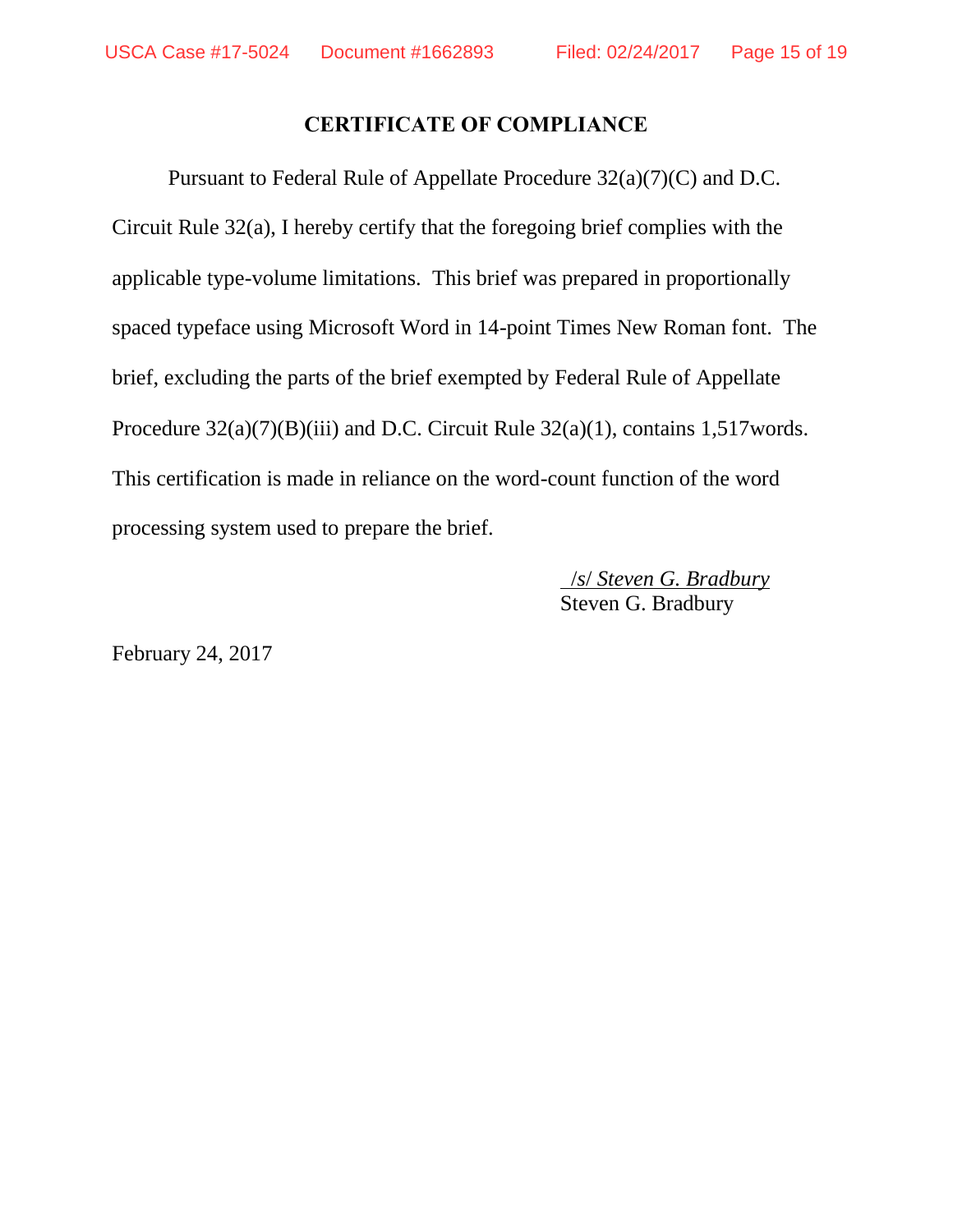## United States Court of Appeals for the District of Columbia Circuit *United States, et al. v. Anthem, Inc.*, No. 17-5024

#### **CERTIFICATE OF SERVICE**

I, Robyn Cocho, being duly sworn according to law and being over the age of 18, upon my oath depose and say that:

Counsel Press was retained by DECHERT LLP Attorneys for Amici Curiae to print this document. I am an employee of Counsel Press.

On **February 24, 2017**, counsel has authorized me to electronically file the

foregoing **Brief for Antitrust Economists and Business Professors as Amici Curiae in Support of Appellant and Reversal** with the Clerk of Court using the

CM/ECF System, which will serve, via e-mail notice of such filing, to any of the following counsel registered as CM/ECF users:

Scott Anthony Westrich, Esq. James Joseph Fredricks, Esq. Kristen Ceara Limarzi, Esq. Mary Helen Wimberly, Esq. U.S. Department of Justice (DOJ) Antitrust Division, Appellate Section 950 Pennsylvania Avenue, NW Washington, DC 20530-0001 (202) 532-4398 scott.westrich@usdoj.gov james.fredricks@usdoj.gov kristen.limarzi@usdoj.gov maryhelen.wimberly@usdoj.gov *Counsel for Plaintiff-Appellee, United States of America*

Christopher Mark Curran, Esq. J. Mark Gidley, Esq. Noah A. Brumfield, Esq. Matthew Sterrett Leddicotte, Esq. George Lovell Paul, Esq. White & Case LLP 701 13th Street, NW Washington, DC 20005 (202) 626-3600 ccurran@whitecase.com mgidley@whitecase.com nbrumfield@whitecase.com mleddicotte@whitecase.com gpaul@whitecase.com *Counsel for Defendant-Appellant, Anthem, Inc.*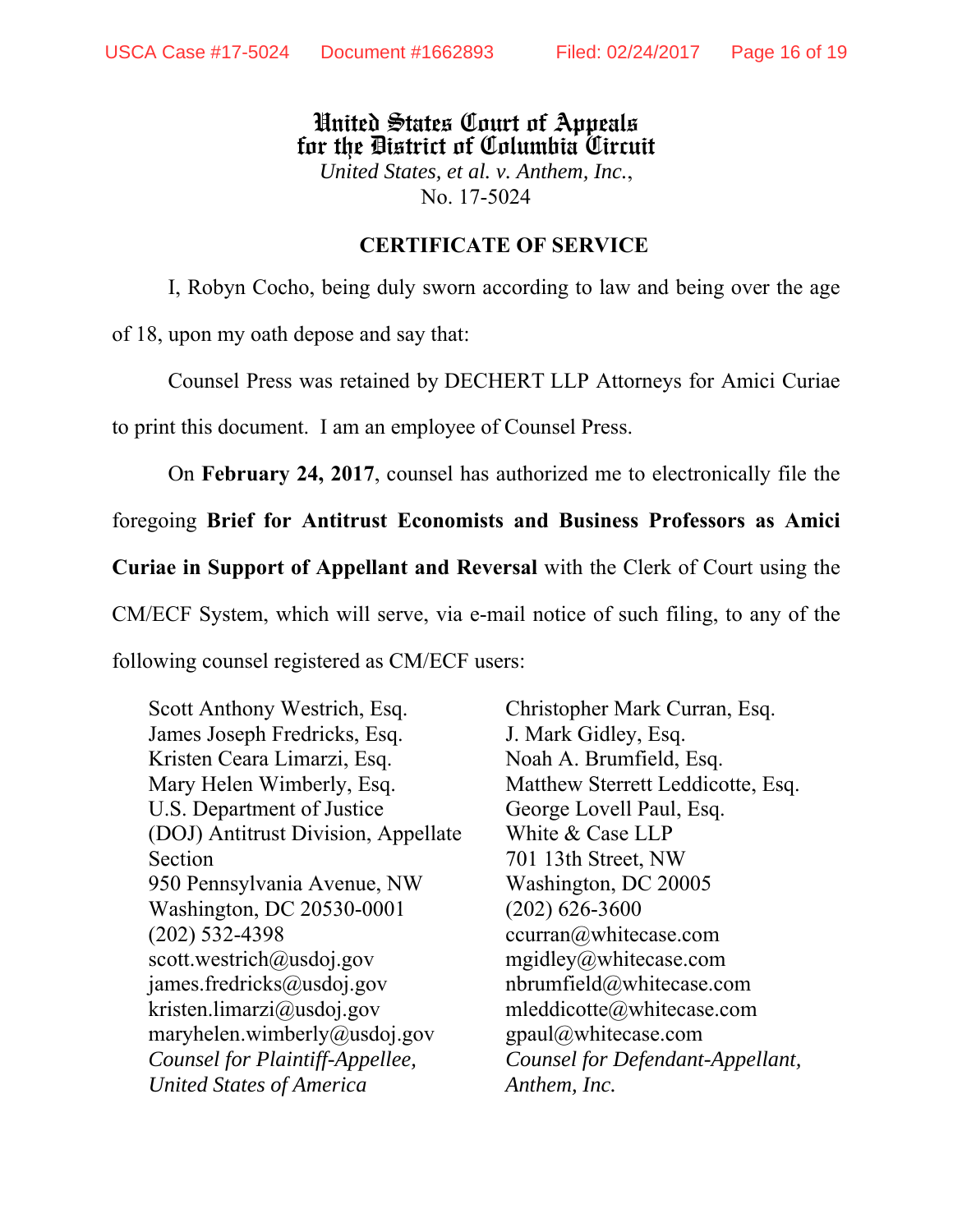Paula Lauren Gibson, Esq. Office of the Attorney General, State of California 300 South Spring Street Los Angeles, CA 90013 (213) 897-0014 paula.gibson@doj.ca.gov *Counsel for Plaintiff-Appellee, States of California* 

Rachel Olivia Davis, Esq. Office of the Attorney General, State of Connecticut 55 Elm Street, PO Box 120 Hartford, CT 06141-0120 rachel.davis@ct.gov (860) 808-5041 *Counsel for Plaintiff-Appellee, States of Connecticu*t

Loren L. AliKhan, Esq. Office of the Attorney General, District of Columbia Office of the Solicitor General 441 4th Street, NW One Judiciary Square, Sixth Floor Washington, DC 20001-2714 Loren.AliKhan@dc.gov (202) 727-3400 *Counsel for Plaintiff-Appellee, District of Columbia*

Cynthia Elaine Kinser, Esq. Office of the Attorney General, State of Tennessee PO Box 20207 Nashville, TN 37202 cynthia.kinser@ag.tn.gov (615) 741-6422 *Counsel for Plaintiff-Appellee, State of Tennessee*

Daniel Stephen Walsh, Esq. Office of the Attorney General, State of Georgia 40 Capitol Square, SW Atlanta, GA 30334-1300 dwalsh@law.ga.gov (404) 656-0397 *Counsel for Plaintiff-Appellee, State of Georgia*

Christina M. Moylan, Esq. Office of the Attorney General, State of Maine 6 State House Station Augusta, ME 04333-0006 christina.moylan@maine.gov (207) 626-8800 *Counsel for Plaintiff-Appellee, State of Maine*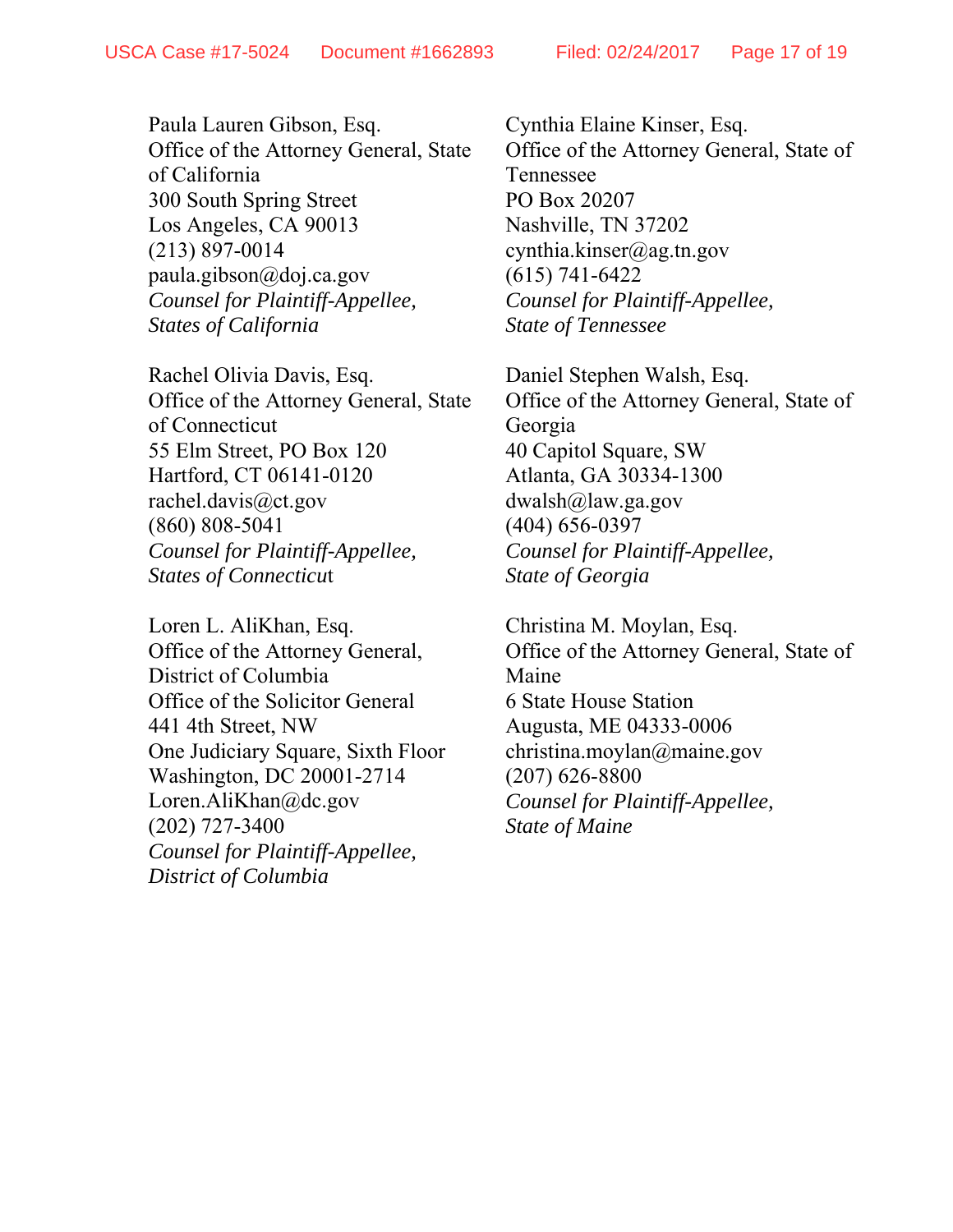Layne Marshall Lindebak, Esq. Office of the Attorney General, State of Iowa 1305 East Walnut Street Hoover Building 2nd Floor Des Moines, IA 50319-0001 Layne.Lindebak@iowa.gov (515) 281-5164 *Counsel for Plaintiff-Appellee, State of Iowa*

Sarah Oxenham Allen, Esq. Office of the Attorney General, Commonwealth of Virginia 899 East Main Street Richmond, VA 23219 Office: (804) 786-6557 soallen@oag.state.va.us *Counsel for Plaintiff-Appellee, Commonwealth of Virginia* 

Abigail Leah Smith, Esq. Colorado Department of Law Natural Resources & Environment Section 1300 Broadway Denver, CO 80203 abigail.smith@coag.gov (720) 508-6233 Counsel for Plaintiff-Appellee, State of Colorado

Ellen Schiff Cooper, Esq. Office of the Attorney General, State of Maryland 200 St. Paul Place Baltimore, MD 21202-2021  $ecooper(\omega)$ oag.state.md.us (410) 576-6300 *Counsel for Plaintiff-Appellee, State of Maryland*

Joseph A. Foster, Esq. Office of the Attorney General 33 Capitol Street Concord, NH 03301 joseph.foster@doj.nh.gov (603) 271-1202 *Counsel for Plaintiff-Appellee, State of New Hampshire*

Irina Cristina Rodriguez, Esq. Office of the Attorney General, State of New York 120 Broadway Department of Law, 26th Floor New York, NY 10271-0000 irina.rodriguez@ag.ny.gov (212) 416-8288 *Counsel for Plaintiff-Appellee, State of New York*